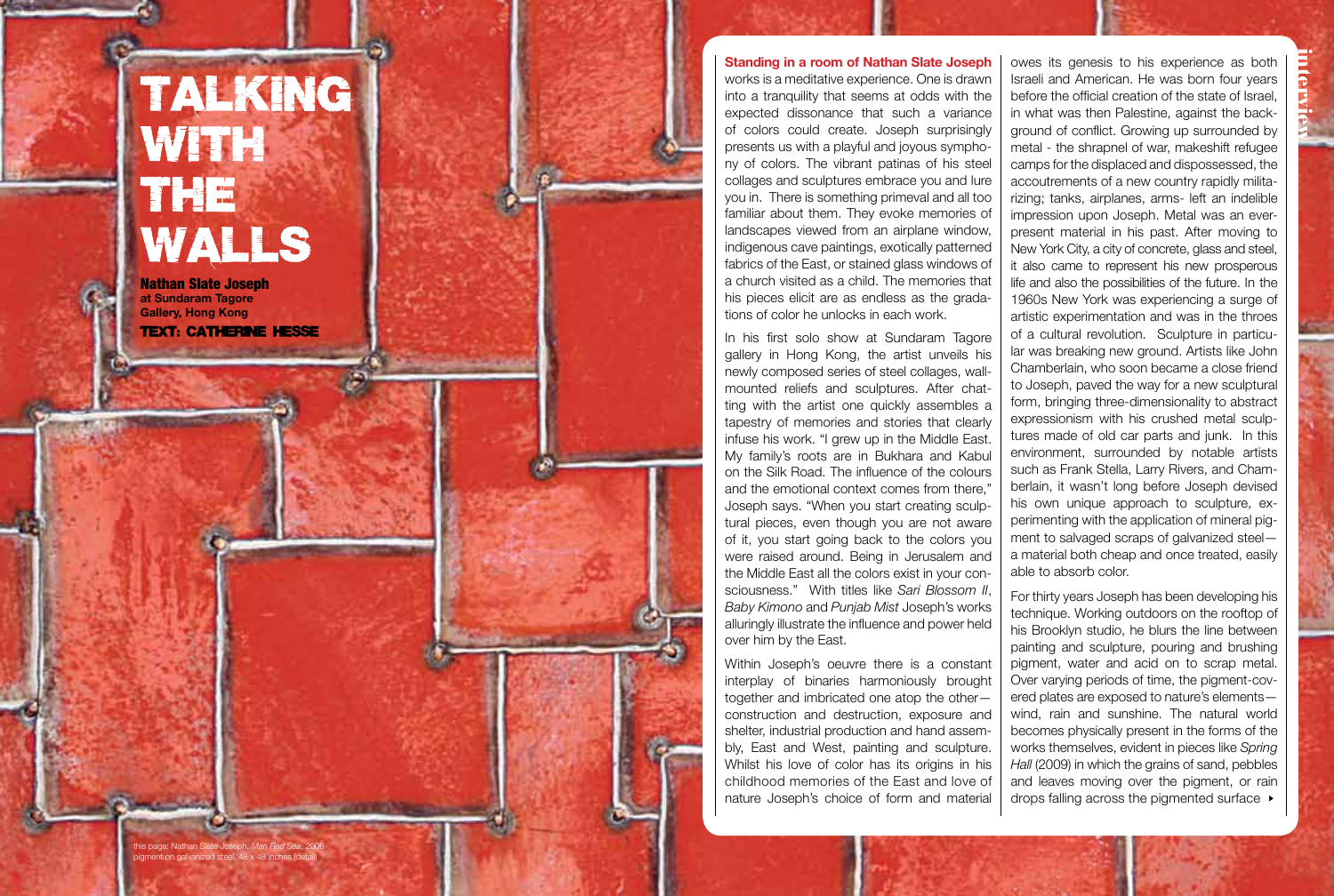leave behind their marbleized and grainy imprints. From afar, this piece resembles satellite imagery of the earth—oceans, mountains, forests and the sky captured in every conceivable shade of blue and green. Here is nature beautifully utilised as a tool in the creation of art. Other works, exposed for a lesser time to the vagaries of the weather demonstrate a greater concentration of pigment. This lends the works a remarkably sensual, tactile quality, as demonstrated by *Man Red Sea* (2006). These works composed of heavily saturated plates of vivid red, are so textured and resplendent in color that the velvety works tempt you to reach out and touch them.

It is clear that Joseph derives a great deal of inspiration from the medium with which he works. Preoccupied with the invention and arrangement of spaces, surfaces, shapes, and colours, he creates a unique rhythm, energy and story for each piece. His earthier toned steel compositions, like *Sari Blossom II* (2008) and *Untitled Earthtone* (2009) are composed of a patchwork of burnt umber, sienna and rust, giving the impression of an aerial landscape view of a sun-burnt desert, and divided parcels of land. Or maybe they are reminiscent of Indian shantytowns, or refugee camps glimpsed on past journeys. His *Urbanas*, composed of dozens of pairs of geometrically stacked cylinders, have a totemic quality inspired by Balinese temples, but they just as quickly call to mind the skyscrapers of his adopted city. His 'boats', jutting three dimensional wall sculptures, such as *Baby Kimono* (2008) similarly juxtapose the traditional with the modern. Drawing upon the form of tribal masks, they simultaneously call to mind man-made constructions, such as skeletal structures of boats and steel ships. Or, perhaps they are something more organic—a washed up fish or a scorched, sun-withered animal carcass.



right: Nathan Slate Joseph, *Baby Kimono*, 2008, pigment on galvanized steel, 42 x 15 x 13 inches left: Nathan Slate Joseph, *Sari Kimono Suite II*, 2008, pigment on galvanized steel, 48 x 14 x 9.5



Nathan Slate Joseph, *Spring Hall*, 2009, pigment on galvanized steel, 84 x 48 inches

The nature of the material itself allows Joseph to expand sculpture's language and form, abandoning himself to the unlocking and exploration of the possibilities it presents. Squares and rectangles of steel are roughly hewn with an oxyacetylene torch in some works, giving each piece of flat metal a more sculptural quality. Others are cut with precision by machine. The relief of spot-welds and joins in the metal, or the delicate layering of the metal plates is accentuated if the work is viewed in dimmed light. Suddenly, the metal plates cast shadows

Nathan Slate Joseph, *Sari Blossom II*, 2008, pigment on galvanized steel, 84 x 48 inches

against one another creating depth and dimension. The artist revels in revealing the true nature of the material he uses and does not disguise its humble origin. *Julie Kimono* (2009) and *Sari Kimono Suite II* (2008) both incorporate and feature the holes, crinkles, dents and scratches which betray the material's previous incarnation. However, these flaws become integral to the pieces, adding value and uniqueness to the works rather than detracting from them. He takes what we discard and overlook and gives it a second life.  $\blacktriangleright$